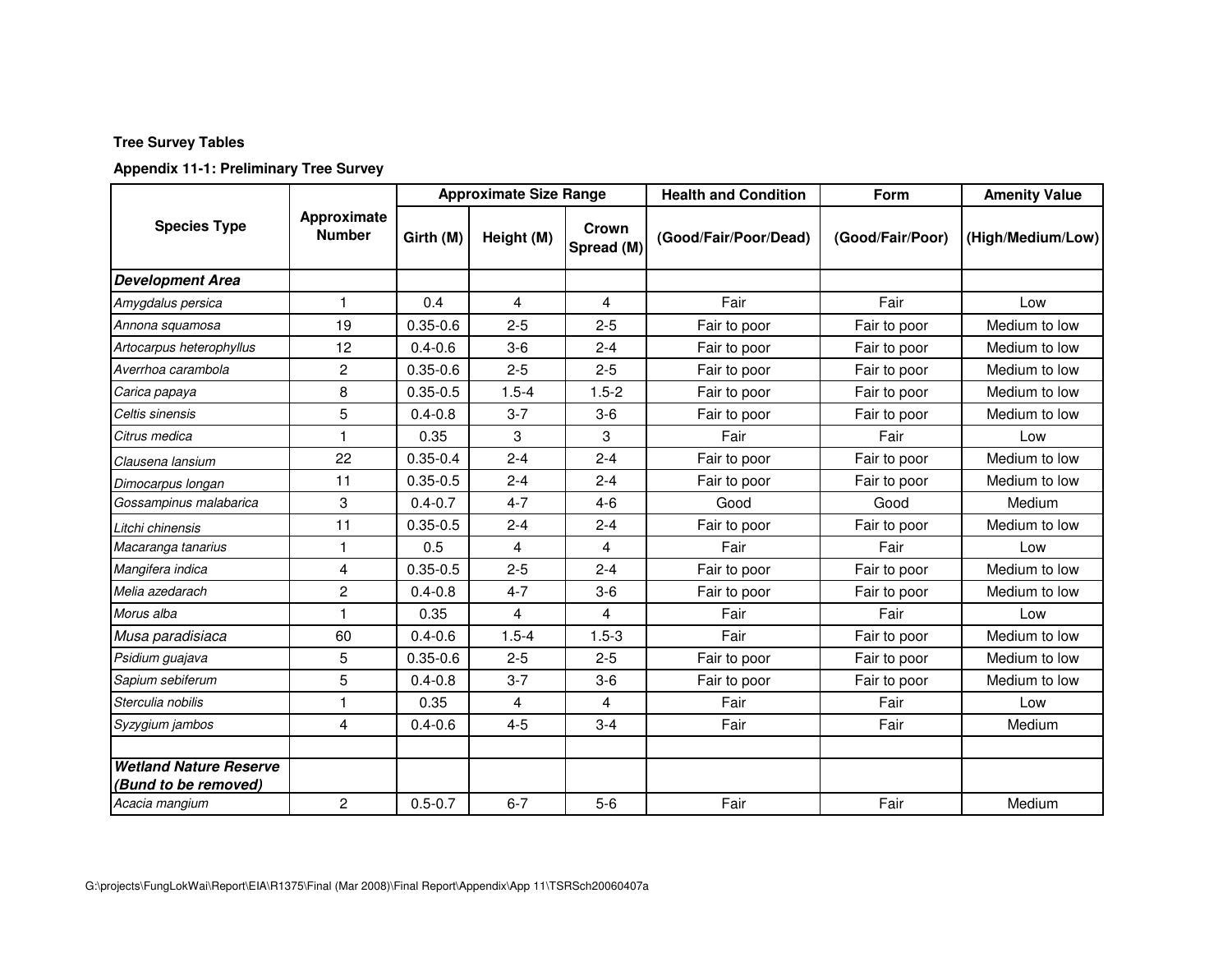# **Appendix 11-1: Preliminary Tree Survey**

|                                                                             |                              | <b>Approximate Size Range</b> |            |                     | <b>Health and Condition</b> | Form             | <b>Amenity Value</b> |
|-----------------------------------------------------------------------------|------------------------------|-------------------------------|------------|---------------------|-----------------------------|------------------|----------------------|
| <b>Species Type</b>                                                         | Approximate<br><b>Number</b> | Girth (M)                     | Height (M) | Crown<br>Spread (M) | (Good/Fair/Poor/Dead)       | (Good/Fair/Poor) | (High/Medium/Low)    |
| Amygdalus persica                                                           | 4                            | $0.35 - 0.4$                  | $3 - 4$    | $3 - 4$             | Fair                        | Fair             | Low                  |
| Annona squamosa                                                             | 31                           | $0.35 - 0.6$                  | $2 - 5$    | $2 - 5$             | Fair to poor                | Fair to poor     | Medium to low        |
| Artocarpus heterophyllus                                                    | 7                            | $0.4 - 0.6$                   | $3-6$      | $2 - 4$             | Fair to poor                | Fair to poor     | Medium to low        |
| Averrhoa carambola                                                          | 3                            | $0.35 - 0.6$                  | $2 - 5$    | $2 - 5$             | Fair to poor                | Fair to poor     | Medium to low        |
| Carica papaya                                                               | 17                           | $0.35 - 0.5$                  | $1.5 - 4$  | $1.5 - 2$           | Fair to poor                | Fair to poor     | Medium to low        |
| Casuarina equisetifolia                                                     | $\mathbf{1}$                 | 0.6                           | 10         | 6                   | Good                        | Fair             | Medium               |
| Celtis sinensis                                                             | $\overline{7}$               | $0.4 - 0.8$                   | $3 - 7$    | $3-6$               | Fair to poor                | Fair to poor     | Medium to low        |
| Celtis timorensis                                                           | 1                            | 0.35                          | 4          | 4                   | Good                        | Good             | Medium               |
| Citrus grandis                                                              | 4                            | $0.35 - 0.4$                  | $3 - 5$    | $3 - 4$             | Fair to poor                | Fair to poor     | Medium to low        |
| Clausena lansium                                                            | 8                            | $0.35 - 0.4$                  | $2 - 4$    | $2 - 4$             | Fair to poor                | Fair to poor     | Medium to low        |
| Dimocarpus longan                                                           | 14                           | $0.35 - 0.5$                  | $2 - 4$    | $2 - 4$             | Fair to poor                | Fair to poor     | Medium to low        |
| Eucalyptus citriodora                                                       | 1                            | 0.6                           | 10         | 6                   | Good                        | Fair             | Medium               |
| Ficus microcarpa                                                            | $\overline{c}$               | $0.4 - 1$                     | $4-6$      | $4 - 6$             | Good                        | Fair             | Medium               |
| Litchi chinensis                                                            | 15                           | $0.35 - 0.5$                  | $2 - 4$    | $2 - 4$             | Fair to poor                | Fair to poor     | Medium to low        |
| Macaranga tanarius                                                          | 14                           | $0.5 - 0.6$                   | $3-5$      | $3-5$               | Fair                        | Fair             | Low                  |
| Mangifera indica                                                            | 12                           | $0.35 - 0.5$                  | $2 - 5$    | $2 - 4$             | Fair to poor                | Fair to poor     | Medium to low        |
| Melia azedarach                                                             | 25                           | $0.4 - 0.8$                   | $4 - 7$    | $3-6$               | Fair to poor                | Fair to poor     | Medium to low        |
| Musa paradisiaca                                                            | 110                          | $0.4 - 0.6$                   | $1.5 - 4$  | $1.5 - 3$           | Fair                        | Fair to poor     | Medium to low        |
| Psidium guajava                                                             | 12                           | $0.4 - 0.8$                   | $3-5$      | $3-5$               | Fair                        | Fair             | Low                  |
| Sapium sebiferum                                                            | 6                            | $0.4 - 0.8$                   | $3 - 7$    | $3-6$               | Fair to poor                | Fair to poor     | Medium to low        |
| Syzygium jambos                                                             | $\overline{c}$               | $0.4 - 0.6$                   | $4 - 5$    | $3 - 4$             | Fair                        | Fair             | Medium               |
| <b>Wetland Nature Reserve</b><br>(Bund to be retained)<br>Amygdalus persica |                              |                               | $3 - 4$    |                     |                             |                  | Low                  |
|                                                                             | $\overline{c}$               | $0.35 - 0.4$                  |            | $3 - 4$             | Fair                        | Fair             |                      |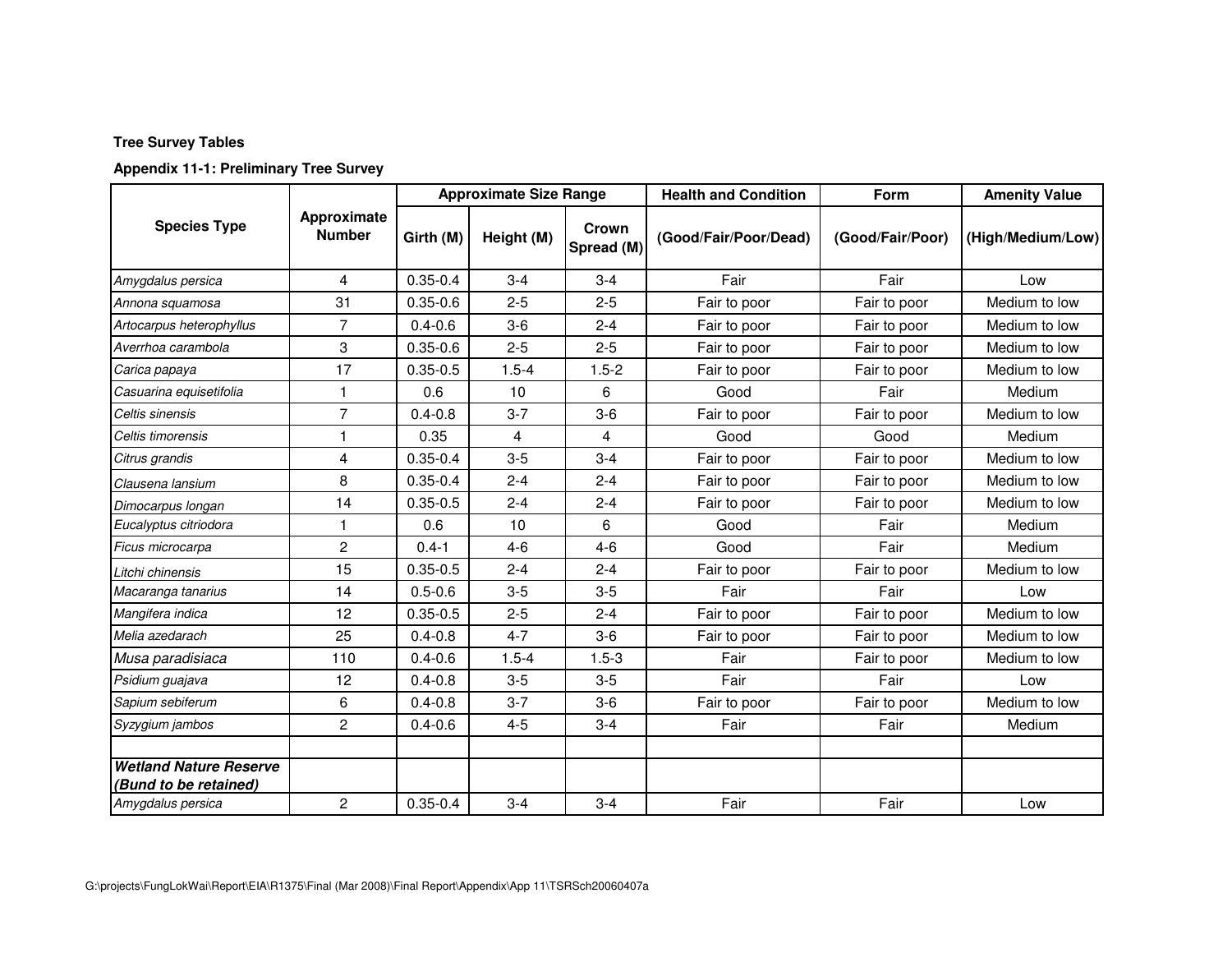# **Appendix 11-1: Preliminary Tree Survey**

| <b>Species Type</b>      | Approximate<br><b>Number</b> | <b>Approximate Size Range</b> |            |                     | <b>Health and Condition</b> | <b>Form</b>      | <b>Amenity Value</b> |
|--------------------------|------------------------------|-------------------------------|------------|---------------------|-----------------------------|------------------|----------------------|
|                          |                              | Girth (M)                     | Height (M) | Crown<br>Spread (M) | (Good/Fair/Poor/Dead)       | (Good/Fair/Poor) | (High/Medium/Low)    |
| Annona squamosa          | 31                           | $0.35 - 0.6$                  | $2 - 5$    | $2 - 5$             | Fair to poor                | Fair to poor     | Medium to low        |
| Artocarpus heterophyllus | 27                           | $0.4 - 0.6$                   | $3-6$      | $2 - 4$             | Fair to poor                | Fair to poor     | Medium to low        |
| Averrhoa carambola       | 3                            | $0.35 - 0.6$                  | $2 - 5$    | $2 - 5$             | Fair to poor                | Fair to poor     | Medium to low        |
| Citrus grandis           | 3                            | $0.35 - 0.4$                  | $3-5$      | $3-4$               | Fair to poor                | Fair to poor     | Medium to low        |
| Clausena lansium         | 25                           | $0.35 - 0.4$                  | $2 - 4$    | $2 - 4$             | Fair to poor                | Fair to poor     | Medium to low        |
| Ficus microcarpa*        |                              | 1.5                           | 7          | 8                   | Good                        | Good             | High                 |
| Litchi chinensis         | 18                           | $0.35 - 0.5$                  | $2 - 4$    | $2 - 4$             | Fair to poor                | Fair to poor     | Medium to low        |
| Macaranga tanarius       | 12                           | $0.5 - 0.6$                   | $3-5$      | $3-5$               | Fair                        | Fair             | Low                  |
| Mangifera indica         | 15                           | $0.35 - 0.5$                  | $2 - 5$    | $2 - 4$             | Fair to poor                | Fair to poor     | Medium to low        |
| Melia azedarach          | 3                            | $0.4 - 0.8$                   | $4 - 7$    | $3-6$               | Fair to poor                | Fair to poor     | Medium to low        |
| Morus alba               | $\overline{2}$               | $0.35 - 0.4$                  | $2 - 4$    | $3-4$               | Fair to poor                | Fair to poor     | Medium to low        |
| Musa paradisiaca         | 6                            | $0.4 - 0.6$                   | $1.5 - 4$  | $1.5 - 3$           | Fair                        | Fair to poor     | Medium to low        |
| Psidium guajava          | 4                            | $0.4 - 0.8$                   | $3-5$      | $3-5$               | Fair                        | Fair             | Low                  |
| Syzygium jambos          | 9                            | $0.4 - 0.6$                   | $4 - 5$    | $3 - 4$             | Fair                        | Fair             | Medium               |

*\* note: significant tree identified, to be reatined on site.*

| <b>Alternative Egretry</b> |              |         |         |              |              |               |
|----------------------------|--------------|---------|---------|--------------|--------------|---------------|
| Acacia confusa             | $0.4 - 0.5$  | $4 - 5$ | $3 - 4$ | Fair         | Fair         | Medium        |
| Acacia mangium             | $0.5 - 0.7$  | $6 - 7$ | $5-6$   | Fair         | Fair         | Medium        |
| Carica papaya              | $0.35 - 0.4$ | $2 - 4$ | $2 - 3$ | Fair         | Fair         | Medium        |
| Casuarina equisetifolia    | 0.6          | 10      |         | Good         | Fair         | Medium        |
| Clausena lansium           | $0.35 - 0.4$ | $2 - 4$ | $2 - 4$ | Fair to poor | Fair to poor | Medium to low |
| Eucalyptus citriodora      | 0.6          | 10      |         | Good         | Good         | Medium        |